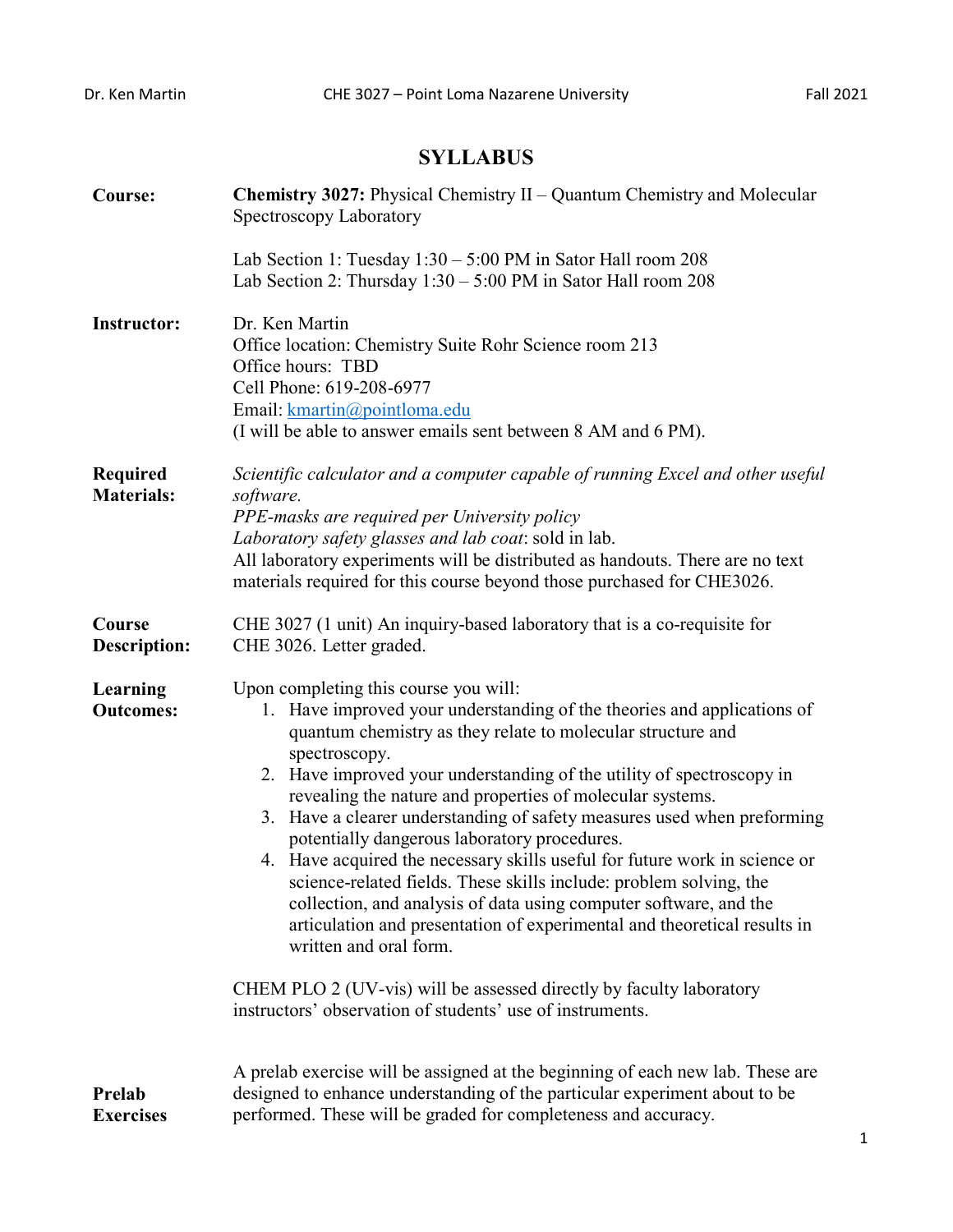**Lab Reports and Presentations** There will be six experiments in total, one approximately every two weeks. Each experiment will have a due date at which time you will submit your lab report, which along with the prose may include calculations, figures, tables, and graphs. Some lab reports may involve an oral presentation. The format of the lab reports may vary. More details about these assignments will be described in lab rubrics and handouts.

- **Participation:** Discussions and collaboration with your fellow student is encouraged in all laboratory work. You will be assign a lab partner. You and your lab partner will work together on all experimental procedures and collaborate on preparing lab reports when instructed to do so.
- **Attendance:** Regular and punctual attendance to each assigned lab time is essential. The actual time used to do the experiment will be a bit more flexible than in other courses. Before each new experiment, I will distribute a sign-up sheet for each group to pick a time to perform the lab. Everyone should plan to attend any required Zoom meeting. These will be conducted during the scheduled lab time, and used to introduce the current experiment. After that, since the lab equipment is limited, you will take turns doing the experiment on a TBD schedule.

| Grading: | Lab Reports/Presentations |               |            | 85%   |
|----------|---------------------------|---------------|------------|-------|
|          | Pre-Lab Exercises         | 10%           |            |       |
|          |                           | Participation |            | $5\%$ |
|          | A                         | 93%           | $C$ 73%    |       |
|          | $A-$                      | 90%           | $C-70%$    |       |
|          | $B+$                      | 87%           | $D+67%$    |       |
|          | B.                        | 83%           | D $63\%$   |       |
|          | $B-$                      | 80%           | $D - 60\%$ |       |
|          |                           | 77%           | $F < 60\%$ |       |
|          |                           |               |            |       |

## **Tentative Lab Schedule**

| Week #     | <b>Experiment</b>                                |
|------------|--------------------------------------------------|
| 1, 2, 3    | 1: The Photoelectric Effect                      |
| 4, 5, 6    | 2: Conjugated Dyes-A Particle in a Box Model     |
| 7,8        | 3: Computer Modeling of Spectroscopic Properties |
| 9, 10      | 4: Computational Chemistry                       |
| 11, 12     | 5: Rotational-Vibrational Spectra of HCl and DCl |
| 13, 14, 15 | 6: Fluorescence Studies of a Molecular System    |